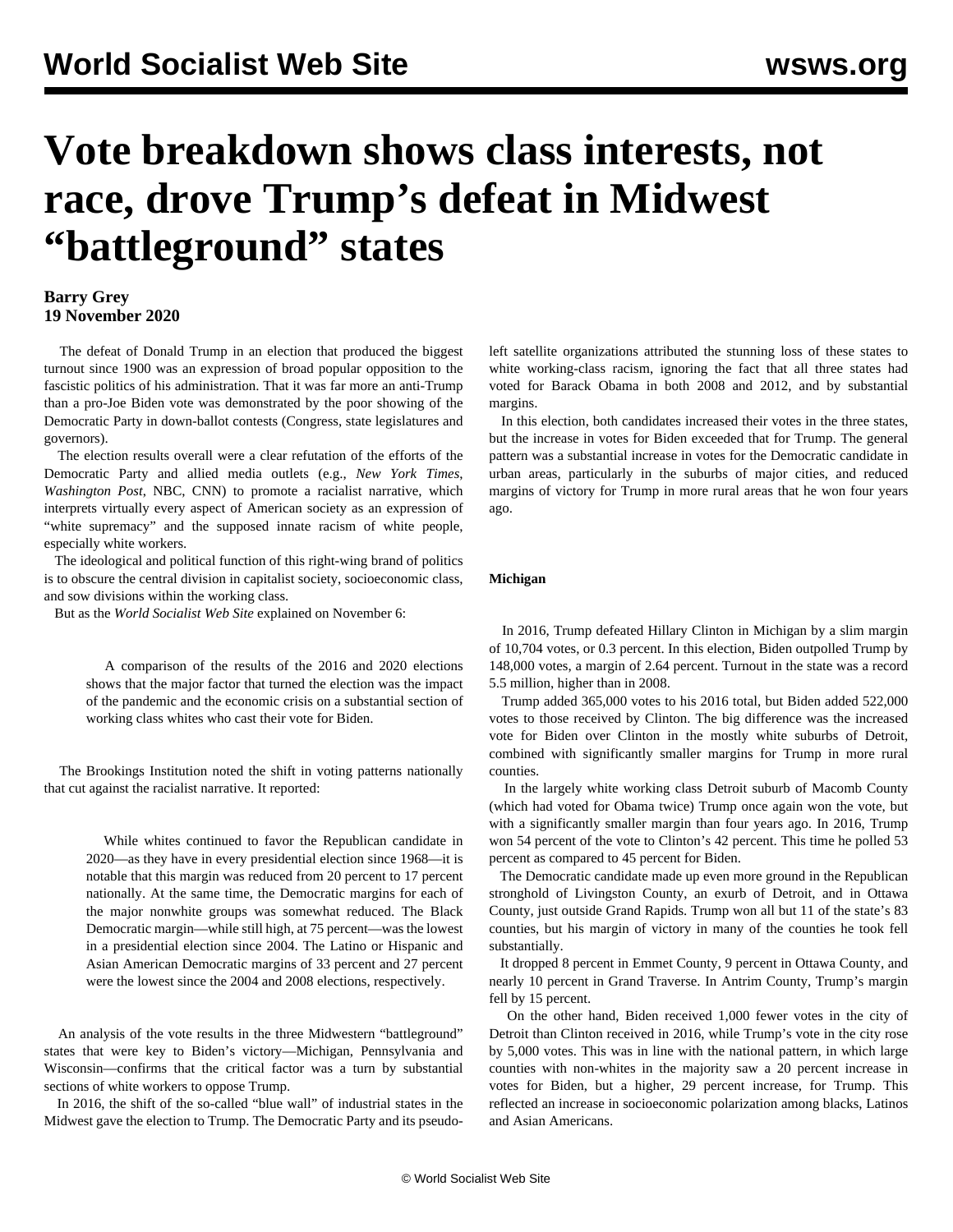Data from exit polls show even more clearly the dominant role of socialeconomic class in the flipping of Michigan back to the Democratic column in the presidential vote.

 Trump's margin among white voters in the state shrank from 21 percentage points in 2016 to 12 points this year. In contrast, Trump's deficit among black voters narrowed from 86 percentage points to 80 points.

 Trump's lead among white men shrank from 35 percentage points in 2016 to 22 points. Among white women, his margin declined from 8 percentage points to 2 points.

 Among black men, Trump's deficit declined from 79 percent to 72 percent. Among black women, the margin of defeat narrowed from 93 percent to 86 percent.

 Whites with no college degree gave Trump a lead of 31 points over Clinton, but only 20 points over Biden. But Trump's deficit among voters of color with no college degree declined from 70 percentage points to 52.

 Similarly, Trump narrowed his loss among non-white college graduates from 70 percentage points in 2016 to 52 points this year.

 Exit polling that breaks down the vote according to household income underscores the same dynamic. One of the sharpest changes occurred among voters with a family income between \$30,000 and \$50,000. In 2016, Trump won this cohort by 8 percentage points. This time, he lost to Biden by 14 points.

 In the \$50,000-\$100,000 range, a largely working class cohort, Trump went from an eight percentage point win to a three point loss. In the category of under \$100,000, Trump went from a three percentage point deficit in 2016 to a nine point loss this year.

### **Pennsylvania**

 In the biggest turnout since 1960, Biden flipped Pennsylvania, gaining a margin of some 73,000 votes, or 1.1 percent of the ballots cast. Trump had won the state four years earlier by some 44,000 votes, or 0.7 percent.

 The pattern was similar to that in Michigan. Biden piled up his margin of victory not in Philadelphia, with its large African American population, but in the largely white suburbs of Philadelphia as well as in the Pittsburgh area, while cutting into Trump's margins in more rural counties.

 Turnout in Philadelphia precincts with a predominantly black population was down 6 percent from 2016. Trump's vote in the city as a whole increased by some 20,000 to 18 percent of the votes cast. Biden's vote declined by more than 20,000 from Clinton's tally and his percentage fell by 3 percentage points from Clinton's 84 percent.

 Biden had gains in the Philadelphia suburbs of Chester, Delaware, Montgomery and Bucks counties, outpolling Clinton's 2016 total by more than 85,000. He won 48,000 more votes in taking Allegheny County, which includes Pittsburgh, than Clinton received in winning the county in 2016.

 Biden flipped two counties that had gone for Trump four years ago: Northampton (Easton) and Erie. All the others had the same winning party, but with improved margins for Biden.

 Biden bettered Clinton's 2016 winning margin in Lackawanna County, which includes Scranton, beating Trump by 8 percentage points as compared to Clinton's 3.5 points.

 Biden, Clinton and Obama all won Dauphin County, home to the state capital, Harrisburg, but Biden's margin was substantially higher: 8.4 points compared to 2.9 and 6, respectively.

 Perhaps most significant was Trump's reduced margin of victory in rural and small-town Pennsylvania. Trump's margin, for example, fell by

5 points in Luzerne County (Wilkes-Barre) and 3 points in Lancaster County.

 Exit polling data underlined the shift in the working class vote, particularly among a section of white workers, which led to Trump's defeat in Pennsylvania.

 Trump's leading margin among white men in the state declined from 32 percentage points in 2016 to 25 points in this election. His deficit among voters with a household income under \$50,000 increased from 12 percentage points to 14 points.

 In the \$50,000-\$100,000 cohort, Trump's margin of victory declined from 14 percentage points to 4 points.

 On the other hand, while Trump's lead among white voters with no college degree held steady at 32 percentage points, among voters of color with no degree, Trump's deficit declined from 76 percentage points to 67 points.

### **Wisconsin**

 Trump defeated Clinton in 2016 in Wisconsin by some 22,700 votes, a percentage margin of 0.7. This year, Biden took the state by about 20,500 votes, duplicating Trump's 2016 margin of 0.7 percent.

 Again, the decisive factor was a swing from Trump to Biden by sections of white workers and middle-class people, particularly in the urban centers and suburbs. Biden slightly increased his margin of victory in Milwaukee over Clinton's. A more significant shift came in Milwaukee's three traditionally Republican, predominantly white suburban counties: Waukesha, Ozaukee and Washington. This year they went for Trump, as in 2016, but by substantially narrower margins. In Ozaukee, for example, Trump's advantage dropped by 7 percentage points.

 Brown County, home to Green Bay, is a swing county that voted for Obama in 2008, Mitt Romney in 2012 and Trump in 2016. While turnout was up 12 percent this year, Trump's margin of victory declined. Trump won by 10,300 votes. In 2016, he won by 14,000 votes. His margin of victory in the county fell from 10.8 percent to 3 percent.

 Trump actually improved his performance in Wisconsin's rural counties, but could not make up for the anti-Trump shift in more urban areas.

 One significant Wisconsin cohort that defies the racialist narrative is white non-degree holding men. Trump's advantage in this group fell sharply from 40 percent in 2016 to 27 percent this year. Another is black men, whose vote for Trump increased from 8 percent to 12 percent, while Biden's percentage declined from 90 percent to 87 percent.

 Exit polling based on income cohorts provides the starkest data on a working class shift away from Trump. Trump's deficit among voters with a household income of less than \$30,000 shot up from 9 percentage points in 2016 to 35 points this year.

 In the \$30,000-\$50,000 group, Trump went from a tie (at 43 percent) four years ago to a 12 point deficit (43 percent to 55 percent) this year.

 In the \$50,000-\$100,000 category, Trump's lead fell by 3 percentage points.

\*\*\*

 There is no let-up in the efforts of the Democratic Party and allied media outlets, led by the *New York Times*, to distort the actual voting results and portray Biden's victory as the result of a surge in votes by blacks, which overcame the entrenched racism of whites.

 Shortly after Election Day, *New York Times* columnist Charles Blow published a column pointing to Trump's gains among African Americans and concluding absurdly that it was a manifestation of the "power of the white patriarchy."